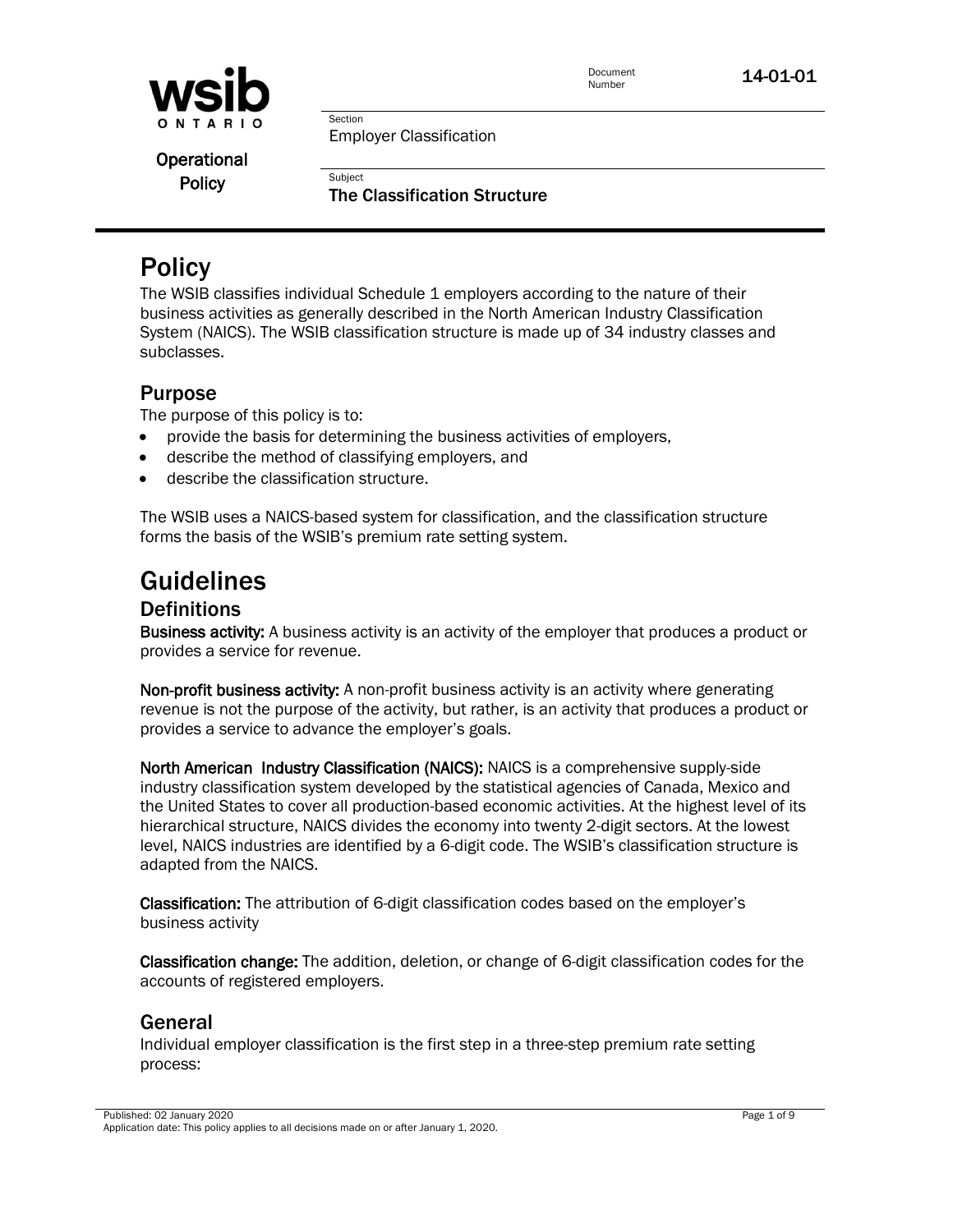



Employer Classification

Section

Subject

Operational **Policy** 

The Classification Structure

- 1. Employers provide a description of their business activities to the WSIB, and are then classified in one or more 6-digit classification codes based on the description in the WSIB's Employer Classification Manual that represents those business activities. Each 6 digit classification code falls under one of the 34 classes or subclasses.
- 2. Premium rates are set for each of the 34 classes and subclasses.
- 3. Employers receive an individual, risk-based premium rate. An employer's individual premium rate is a combination of the employer's classification, as well as their risk. Premium rate setting methods are further described in 14-02-01, Employer Level Premium Rate Setting.

# Classification structure

### Classes/subclasses

The classification structure reflects the classes and subclasses listed in Schedule 1. Each class and subclass is composed of all of the 6-digit classification codes belonging to the 2 digit NAICS sector, 3-digit NAICS sub-sector, or 4-digit NAICS industry group listed in the Appendix.

#### Separate construction classification

The WSIB allows the insurable earnings of non-exempt partners and executive officers who do not engage in construction work to be reported under a separate construction classification.

For the purpose of this separate classification, construction work refers to any manual work of a skilled or unskilled nature, the operation of equipment or machinery, or the direct on-site supervision of workers. Periodic on-site visits are permitted, provided that the partner or executive officer is not performing construction work on site.

For more information about coverage in construction, see 12-01-06, Expanded Compulsory Coverage in Construction.

#### Temporary employment agencies

The classification of the business activities of an employer that supplies labour to a client employer follows different rules, see 14-01-08, Temporary Employment Agencies.

# Classifying employers

### Registering

When an employer registers, the WSIB will classify the business activities of the employer in one or more 6-digit classification codes. To ensure accurate classification, the WSIB may consider other information, such as:

- business contracts
- direct competitors
- equipment used
- operational processes, and

Published: 02 January 2020 Application date: This policy applies to all decisions made on or after January 1, 2020.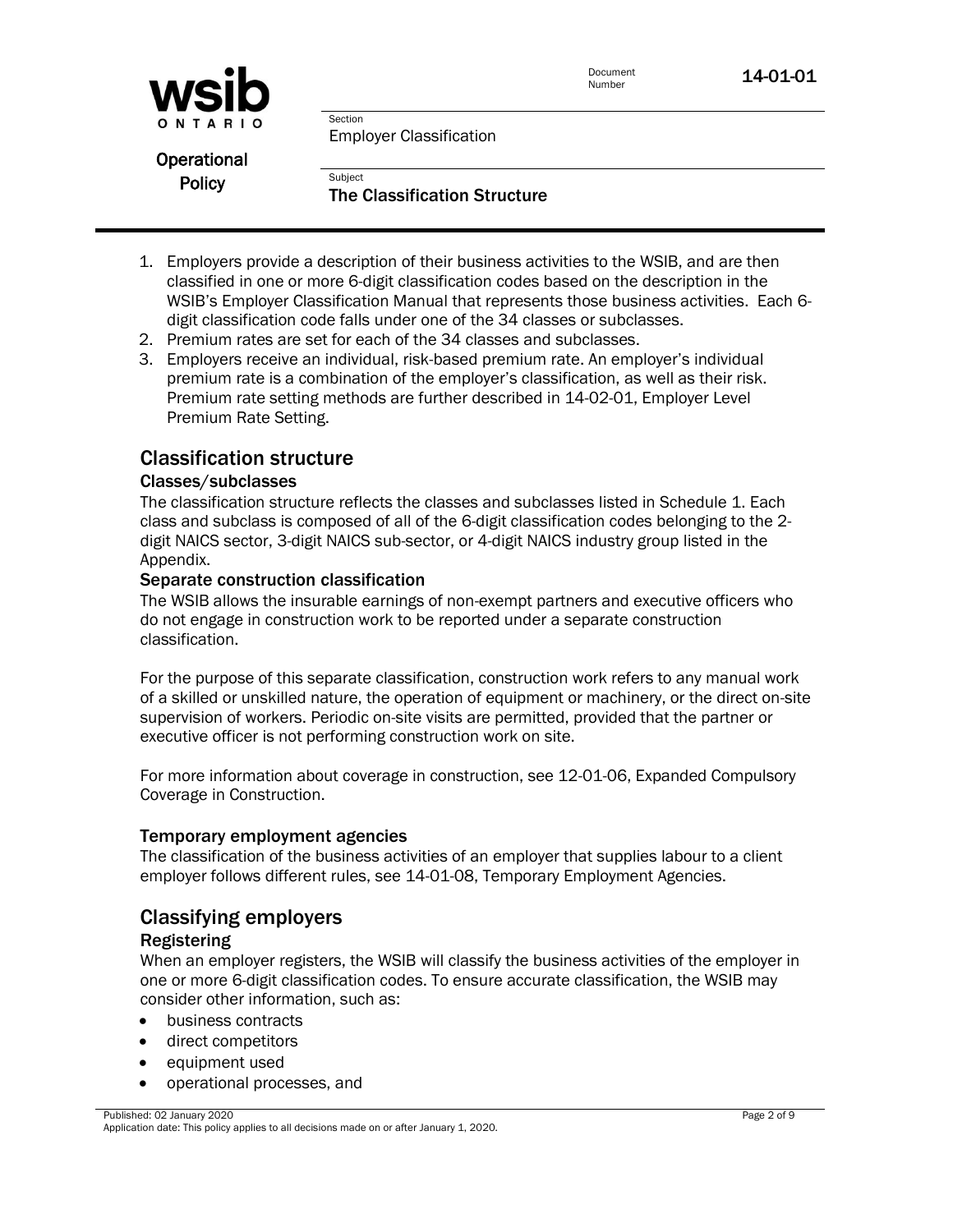



Employer Classification

Section

Subject

Operational **Policy** 

The Classification Structure

staff duties.

Employers may provide annual reports, brochures, pamphlets, photos, and product samples to assist in the classification process. The WSIB also carries out audits to verify an employer's classification.

The WSIB does not take the individual employer's risk, claim experience or accident cost history into account when classifying the employer's operations.

If a Schedule 1 employer:

- fails to fully register with the WSIB,
- fails to provide sufficient information regarding their business activities, or
- engages in a business activity that is not listed in a 6-digit classification code,
- the WSIB classifies them in the 6-digit classification code it considers most appropriate.

See [14-02-02, Registration,](http://www.wsib.on.ca/WSIBPortal/faces/WSIBManualPage?cGUID=14-02-02&rDef=WSIB_RD_OPM&fGUID=835502100635000491) for additional information.

### Classification rules

Classification rules and conditions for single and multiple classifications apply to all employers in Schedule 1, whether they are in an industry that is mandatory, non-mandatory or under Schedule 2 and have transferred to Schedule 1.

Most employers carry on a single business activity and are classified in a single 6-digit classification code. However, some employers with more than one business activity may be classified in multiple 6-digit classification codes.

Employers with multiple 6-digit classification codes will generally be assigned a single premium rate based on the predominant class or subclass. However, some employers classified in more than one 6-digit classification code may be assigned multiple premium rates, see 14-01-07, Single and Multiple Premium Rates.

The WSIB will determine which 6-digit classification code description is the most appropriate fit for an employer's business activity and will classify the employer accordingly.

#### Ancillary operations

The WSIB will not separately classify the employer's operations that are ancillary, i.e., incidental to the employer's business activity.

Activities that are incidental to an employer's business activity and are therefore not a business activity in their own right include: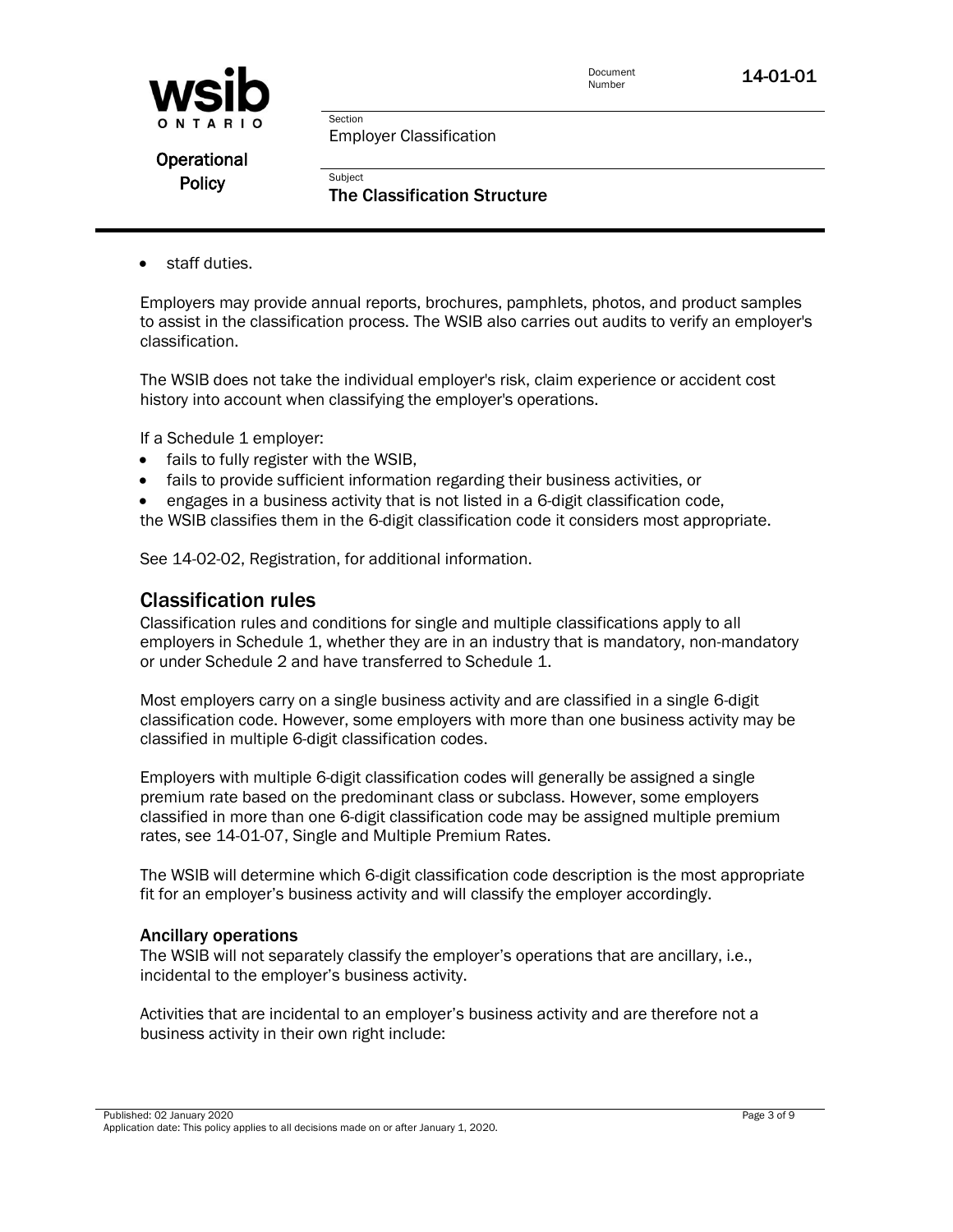



Employer Classification

Section

Subject

Operational **Policy** 

The Classification Structure

- administration related to an employer's operations including management, payroll, human resources, information technology, training and clerical services
- design, including drafting and engineering, research, development and software development related to goods produced or services provided, or intended to be produced or provided, by the employer
- inventory control
- janitorial operations carried on by the employer at the employer's own premises
- marketing, promotion, fundraising or communication related to goods sold or produced or services provided, or intended to be sold, produced, or provided by the employer
- maintenance or repair for the purpose of servicing or repairing the employer's vehicles or equipment
- packaging an employer's own goods, including the manufacturing of packaging material used
- printing or lithography directly onto, or for use on, goods produced or sold by the employer
- the production of power or heat for the employer's use
- the maintaining of security at the employer's premises
- the operation of any of the following carried out for the employer's personnel: cafeterias, commissaries, parking lots, or health, recreational or day care facilities
- transportation of an employer's personnel or of goods produced or sold by the employer including transport of personnel or transportation of goods carried on by an employer before the manufacture of the product
- warehousing or distribution of goods produced or sold by the employer
- warranty repairs carried out on goods produced or sold by the employer
- wholesale of goods produced by the employer.

#### Ancillary to two or more business activities

If an operation is ancillary to two or more business activities classified in separate 6-digit classification codes, ancillary earnings must be segregated and allocated to the classification codes accordingly. If ancillary earnings cannot be segregated, they are considered common ancillary earnings. Common ancillary earnings are allocated to the separate 6-digit classification codes on a prorated basis according to the direct insurable earnings attributable to each

6-digit classification code.

#### Operation that is partly ancillary

An employer may carry on an operation that is partly ancillary to the employer's principal business activity and partly a business activity in its own right.

If the payroll of the part of the operation carrying on as a business in its own right is properly segregated, it is considered a separate business activity and classified accordingly.

Published: 02 January 2020 Application date: This policy applies to all decisions made on or after January 1, 2020.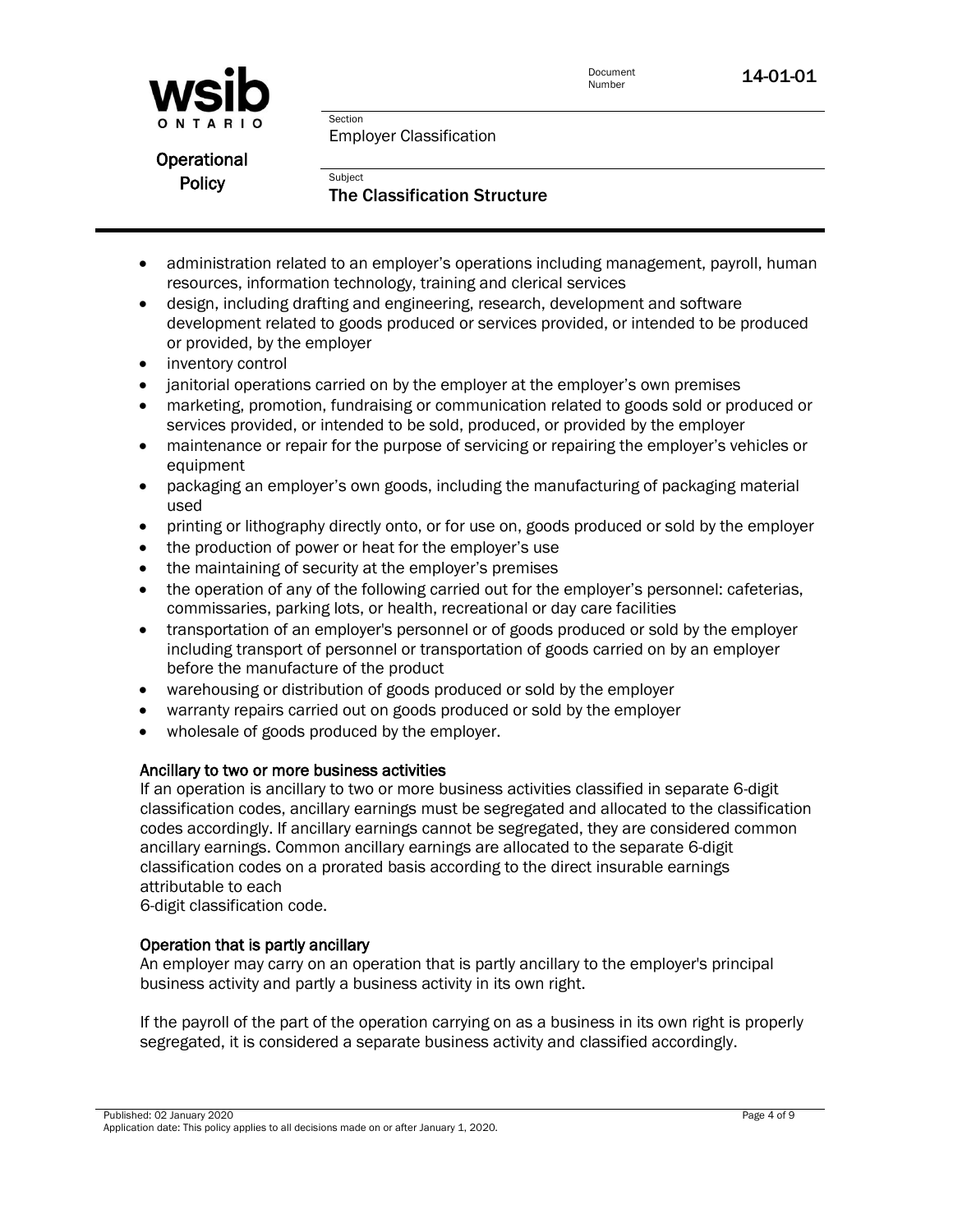

Employer Classification

Section

Subject

Operational **Policy** 

The Classification Structure

However, if the payroll for the two parts of the operation is aggregated, the entire operation is classified in either the 6-digit classification code of the business activity that the ancillary part supports, or the 6-digit classification code of the part that is carrying on as a business activity in its own right, whichever corresponds to the class or subclass that has the higher class premium rate.

#### Payroll and wage records

Once the WSIB has established that an employer is carrying on distinct business activities that are recognized as separate classifications (i.e., they are not ancillary operations as defined by the WSIB), the most important criterion for multiple classifications is the status of the employer's payroll and wage records. These documents must record each worker's insurable (assessable) earnings, as defined by the WSIB. References to payroll in this policy should be read as payroll and wage records.

#### Segregated payrolls

The WSIB requires all employers engaged in more than one business activity that fall under different NAICS codes to maintain segregated wage records and payrolls for each business activity.

Payrolls are considered segregated if the employer maintains a proper record of the payroll directly applicable to each business activity, using a method that can be verified on audit.

In addition to keeping accurate wage records, an employer with segregated payrolls must provide, upon request or on audit, the following types of documentation (as applicable) to support the segregation of the wage records of individual workers:

- time sheets and cards or time logs
- personnel records
- job descriptions and duties
- invoices and contracts (for contractors)
- mileage records (logs) for trucking firms
- other documentation may be considered such as:
	- employer management reports which break down earnings according to business activity, department, product line, cost centres, and occupation
	- contract costing documents
	- budget reports.

#### NOTE

Sales volumes and revenue figures cannot be used to support the segregation of a payroll.

#### Aggregated payroll

If an employer with more than one business activity does not maintain segregated payrolls and records the insurable earnings of all workers with no regard to the business activity in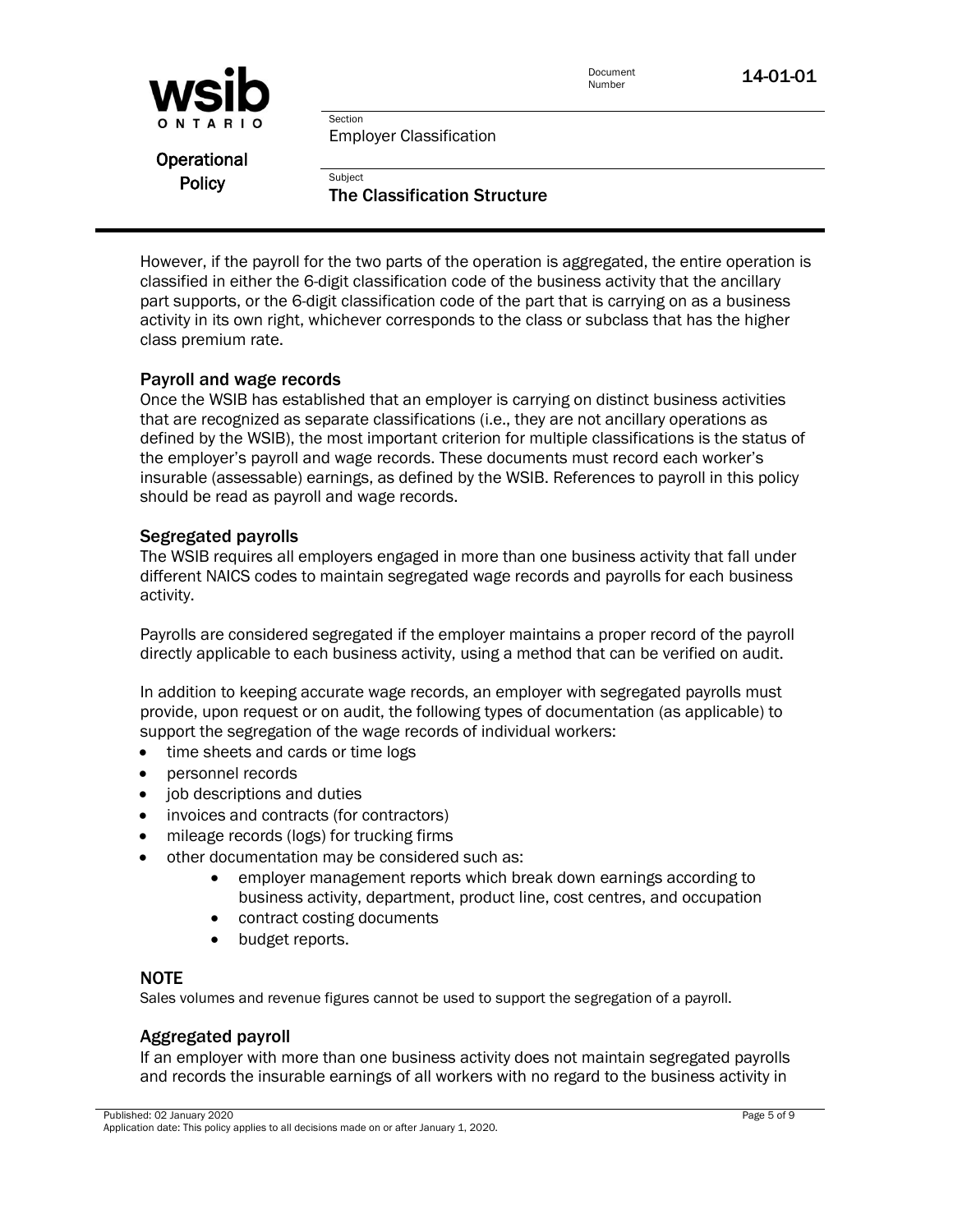

Employer Classification

Section

Subject

Operational **Policy** 

The Classification Structure

which each worker is engaged, the payroll is considered aggregated. Employers with an aggregated payroll are not eligible for multiple classifications.

If there is more than one business activity, and the 6-digit classification code for each business activity is in the same industry class or subclass, the aggregated payroll is generally classified in the 6-digit classification code for the business activity that is considered to make up the largest share of the employer's annual insurable earnings.

If the 6-digit classification codes are in different classes or subclasses, the aggregated payroll is classified in the 6-digit classification code that corresponds to the class or subclass with the highest class premium rate (for exceptions, see **Small employers**, below).

#### Small employers

The WSIB makes an exception to the aggregated payroll rule for small employers. For this purpose, the WSIB defines a small employer as one whose workers' total annual insurable earnings are less than five times the ceiling placed on one worker's annual insurable earnings.

If a small employer carries on several business activities and cannot segregate the payrolls, the payroll is classified according to the class or subclass for the business activity which is considered to make up the largest share of the employer's annual insurable earnings.

#### Starting up and winding down

Almost all operations required by an employer to start up an operation performed by the employer's workers are considered part of the employer's business activity.

Similarly, when an employer is in the process of winding down an operation because of:

- intent to cease business
- bankruptcy, or
- receivership,

but continues to employ workers, the classification of the employer's operation is unchanged.

All ancillary operations are subject to these guidelines on starting up and winding down a business activity.

#### Changes to classification

When registered employers change, add, or discontinue a business activity, they must report this by contacting the WSIB no later than 10 calendar days from the date of the change to ensure that they are correctly classified. The WSIB determines how an addition, deletion or change of business activities affects an employer's classification.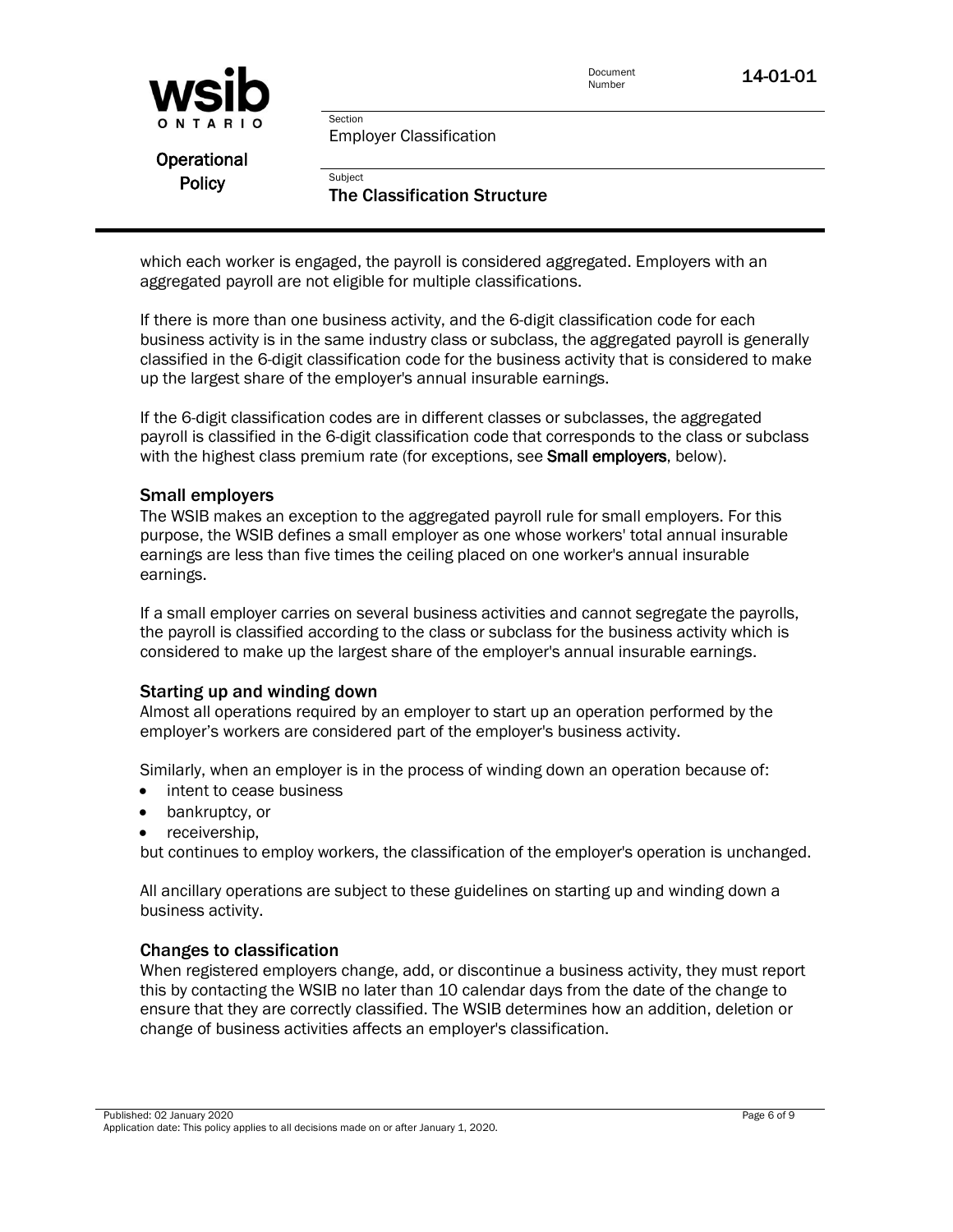

Employer Classification

Section

Subject

**Operational Policy** 

The Classification Structure

A classification change may impact an employer's predominant class or subclass, or the assignment of single and multiple premium rates, see 14-01-07, Single and Multiple Premium Rates.

#### Change in payroll status

When registering with the WSIB (see 14-02-02, Registration), the employer must declare the status of the payroll, i.e., segregated or aggregated. If the employer subsequently changes the status of the payroll, the employer must notify the WSIB of the change no later than 10 calendar days from the date of the change.

# Application date

This policy applies to all decisions made on or after January 1, 2020.

# Policy review schedule

This policy will be reviewed within five years of the application date.

# Document history

This document replaces 14-01-01 dated January 2, 2014.

This document replaces Introduction to the Classification Scheme dated October 12, 2004.

# References

# Legislative authority

*Workplace Safety and Insurance Act, 1997* (as amended) Sections 12.2, 74(1), 81, 87, 88, 90(1), 96, 183(2)

*O. Reg. 175/98*

### Minute

Administrative #2, October 22, 2019, Page 567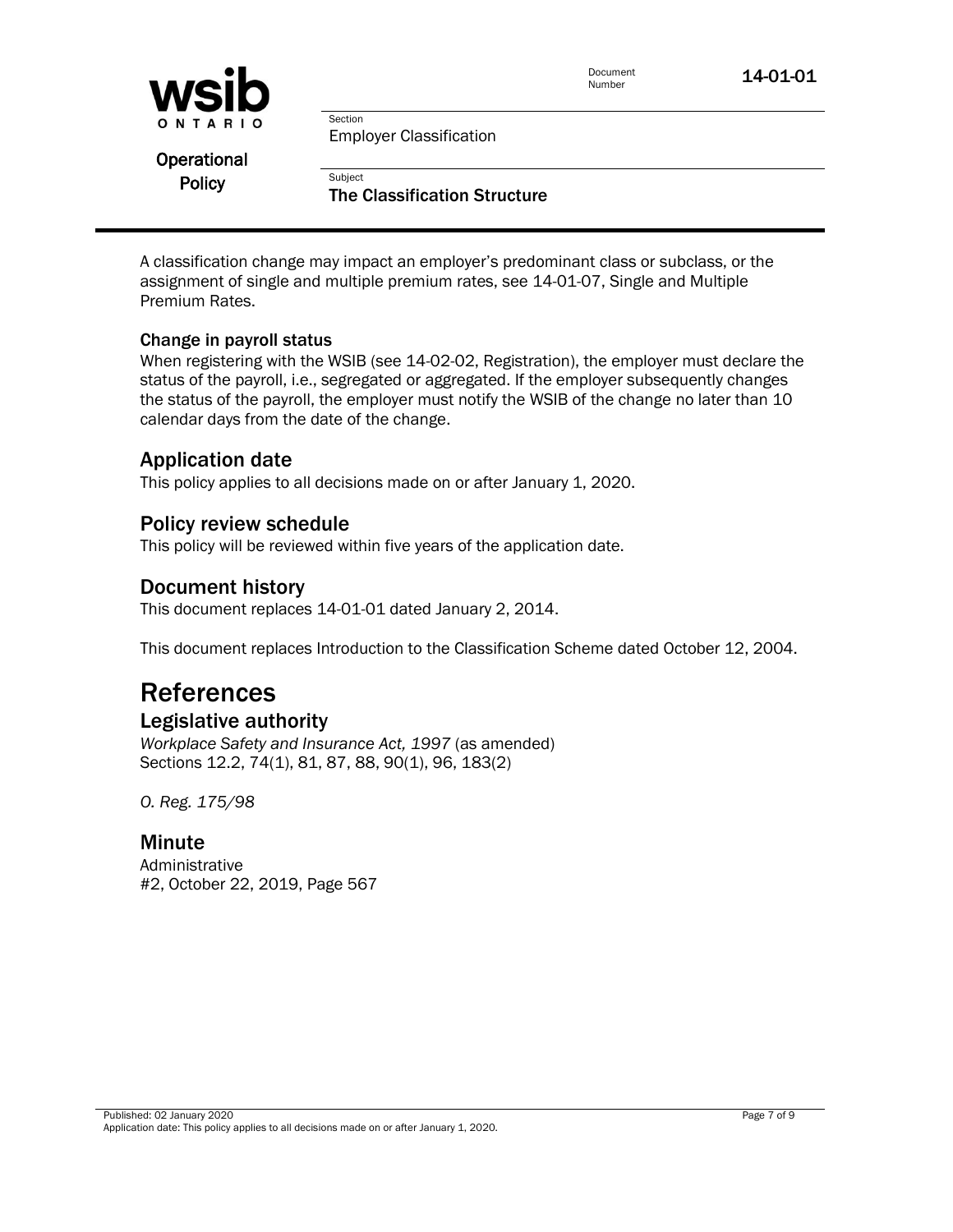

Document<br>Number **14-01-01** 

Section Employer Classification

Subject

Operational **Policy** 

The Classification Structure

### Appendix

The hierarchical nature of NAICS means that the 6-digit classification code assigned to an employer will correspond to the 2-, 3-, or 4-digit NAICS Equivalent Class/Subclass.

For example, NAICS 111411, Mushroom production, belongs under NAICS 11 which in turn corresponds to Class A, Agriculture.

Similarly, NAICS 238330, Flooring contractors, belongs under NAICS 2383 which corresponds to subclass G5, Specialty trades construction.

| Class/Subclass | <b>Description</b>                                                                                             | <b>NAICS Equivalent</b>         |
|----------------|----------------------------------------------------------------------------------------------------------------|---------------------------------|
| Class A        | <b>AGRICULTURE</b>                                                                                             | 11                              |
| Class B        | MINING, QUARRYING AND OIL AND GAS EXTRACTION                                                                   | $\overline{21}$                 |
| Class C        | <b>UTILITIES</b>                                                                                               | 22                              |
| Class D        | <b>GOVERNMENTAL AND RELATED SERVICES</b>                                                                       |                                 |
| Subclass 1     | Educational services.                                                                                          | 61                              |
| Subclass 2     | Public administration.                                                                                         | $\overline{91}$                 |
| Subclass 3     | Hospitals.                                                                                                     | 622                             |
| Class E        | <b>MANUFACTURING</b>                                                                                           |                                 |
| Subclass 1     | Food, textiles and related manufacturing.                                                                      | $\overline{31}$                 |
| Subclass 2     | Non-metallic and mineral manufacturing.                                                                        | 321-322-326-327                 |
| Subclass 3     | Printing, petroleum and chemical manufacturing.                                                                | 323-324-325                     |
| Subclass 4     | Metal transportation equipment and furniture<br>manufacturing.                                                 | 331-332-336-337                 |
| Subclass 5     | Machinery, electrical equipment and miscellaneous<br>manufacturing.                                            | 333-335-339                     |
| Subclass 6     | Computer and electronic manufacturing.                                                                         | 334                             |
| Class F        | <b>TRANSPORTATION AND WAREHOUSING</b>                                                                          |                                 |
| Subclass 1     | Rail, water, truck transportation and postal service.                                                          | 482-483-484-491                 |
| Subclass 2     | Air, transit, ground passenger, recreational and pipeline<br>transportation, courier services and warehousing. | 481-485-486-487-488-<br>492-493 |
| Class G        | <b>CONSTRUCTION</b>                                                                                            |                                 |
| Subclass 1     | Building construction.                                                                                         | 236                             |
| Subclass 2     | Infrastructure construction.                                                                                   | 237                             |
| Subclass 3     | Foundation, structure and building exterior construction.                                                      | 2381                            |
| Subclass 4     | Building equipment construction.                                                                               | 2382                            |
| Subclass 5     | Specialty trades construction.                                                                                 | 2383-2389                       |
| Class H        | <b>WHOLESALE</b>                                                                                               |                                 |
| Subclass 1     | Petroleum, food, motor vehicle and miscellaneous<br>wholesale.                                                 | 411-412-413-415-418             |